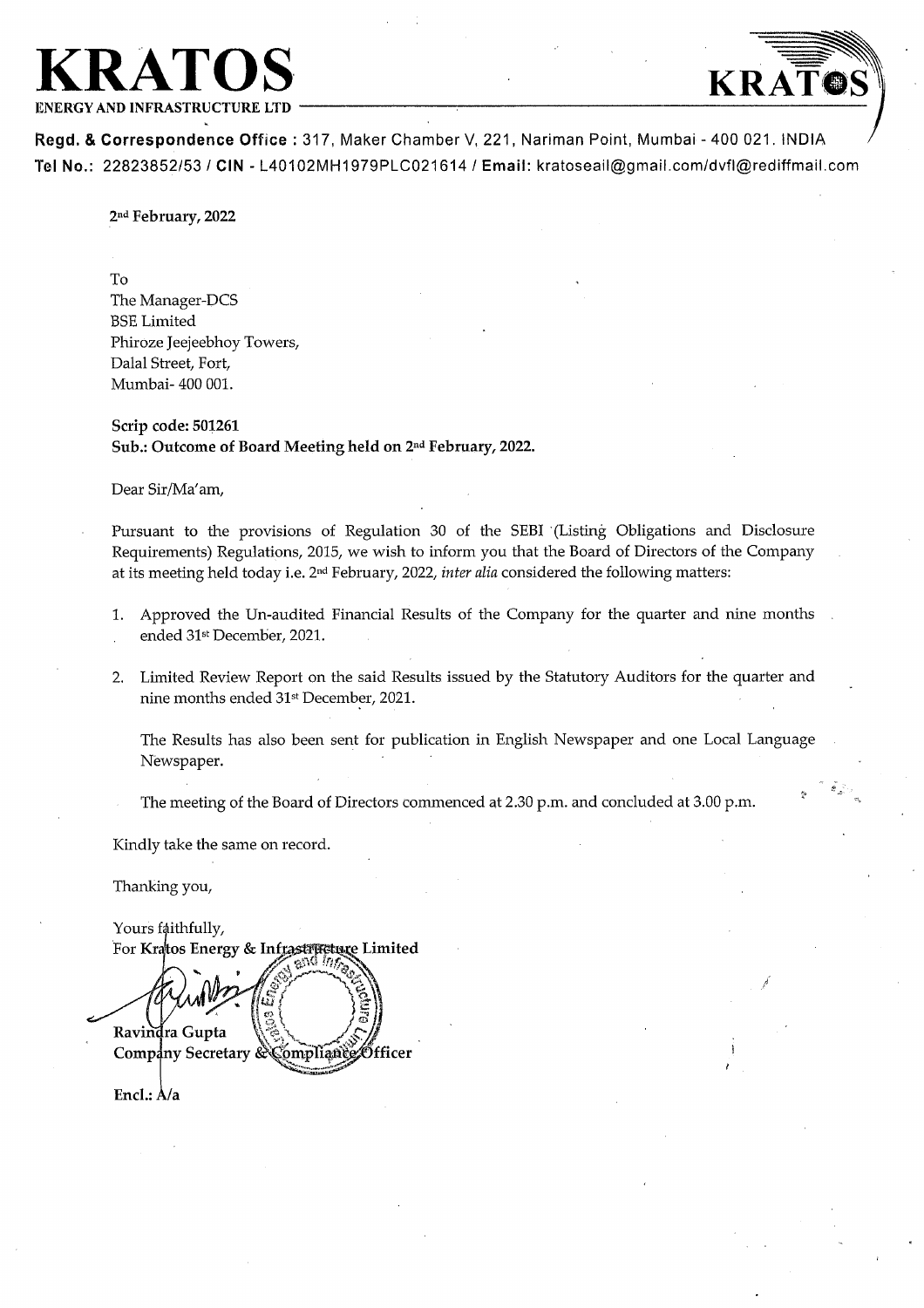## KRATOS ENERGY & INFRASTRUCTURE LIMITED CIN-L40102MH1979PLC021614 KRATOS ENERGY & INFRASTRUCTURE LIMITED<br>CIN-L40102MH1979PLC021614<br>Registered Office:- 317, Maker Chamber V, 221, Nariman Point, Mumbai - 40<br>Statement of Unaudited Financial Results for the Quarter and Nine Months Registered Office:- 317, Maker Chamber V, 221, Nariman Point, Mumbai - 400 021.

| KRATOS ENERGY & INFRASTRUCTURE LIMITED<br>CIN-L40102MH1979PLC021614                                                                                        |                                  |                                                   |                                   |                              |                                           |                                            |
|------------------------------------------------------------------------------------------------------------------------------------------------------------|----------------------------------|---------------------------------------------------|-----------------------------------|------------------------------|-------------------------------------------|--------------------------------------------|
| Registered Office:- 317, Maker Chamber V, 221, Nariman Point, Mumbai - 400 021.                                                                            |                                  |                                                   |                                   |                              |                                           |                                            |
| Statement of Unaudited Financial Results for the Quarter and Nine Months ended 31st December, 2021<br><b>Particulars</b>                                   | Quarter Ended                    | Quarter Ended                                     |                                   |                              |                                           |                                            |
|                                                                                                                                                            |                                  |                                                   | <b>Quarter Ended</b>              | Nine Months                  |                                           | (Rs. in Lakhs)                             |
|                                                                                                                                                            | 31/12/2021<br>(Reviewed)         | 30/09/2021                                        | 31/12/2020                        | Ended<br>31/12/2021          | <b>Nine Months</b><br>Ended<br>31/12/2020 | Year Ended<br>31/03/2021                   |
| Income<br>Revenue from Operations                                                                                                                          | 17.60                            | (Reviewed)<br>28.48                               | (Reviewed)                        | (Reviewed)                   | (Reviewed)                                | (Audited)                                  |
| Other income<br><b>Total Income</b>                                                                                                                        | 2.46<br>20.06                    | 3.22<br>31.70                                     | 61.75<br>61.75                    | 73.38<br>7.76<br>81.14       | 85.79<br>1.05<br>86.84                    | 192.34<br>1.05<br>193.39                   |
| Expenses                                                                                                                                                   |                                  |                                                   |                                   |                              |                                           |                                            |
| Purchase of Stock-in-Trade<br>Employee benefits expense                                                                                                    | $\overline{\phantom{a}}$<br>2.62 | $\overline{\phantom{a}}$<br>2.82                  | 21.37<br>1.45                     | 6.43<br>7.85                 | 21.37<br>4.38                             | 31.37<br>5.22                              |
| Depreciation and amortisation expenses<br>Other expenses<br><b>Total expenses</b>                                                                          | 0.29<br>23.99                    | 0.29<br>18.57                                     | 0.52<br>25.28                     | 0.88<br>62.43                | 1.24<br>45.25                             | 1.62<br>107.91                             |
| Profit / (Loss) before exceptional items                                                                                                                   | 26.90                            | 21.68                                             | 48.62                             | 77.59                        | 72.24                                     | 146.12                                     |
| and tax<br><b>Exceptional items</b>                                                                                                                        | $-6.84$                          | 10.02                                             | 13.13<br>$\overline{\phantom{a}}$ | 3.55<br>$\blacksquare$       | 14.60<br>$\blacksquare$                   | 47.27<br>÷.                                |
| Profit / (Loss) before tax                                                                                                                                 | $-6.84$                          | 10.02                                             | 13.13                             | 3.55                         | 14.60                                     | 47.27                                      |
| Tax expense<br>- Current tax                                                                                                                               | $\sim$                           | $\overline{\phantom{a}}$                          | ä,                                | $\qquad \qquad \blacksquare$ |                                           | 12.35                                      |
| - Deferred tax<br>- Taxation relating to earlier years                                                                                                     | ä,<br>×,                         | ä,<br>0.68                                        | ÷.<br>Ξ                           | ×,<br>0.68                   | $\overline{\phantom{a}}$                  | 0.18<br>i.                                 |
|                                                                                                                                                            | $\sim$                           | 0.68                                              | i.                                | 0.68                         | $\overline{\phantom{a}}$                  | 12.53                                      |
| Net Profit / (Loss) for the Period<br>Other comprehensive income                                                                                           | $-6.84$<br>i,<br>$\overline{a}$  | 9.34<br>$\overline{\phantom{a}}$<br>$\frac{1}{2}$ | 13.13<br>L,                       | 2.87<br>۰.                   | 14.60<br>-                                | 34.74                                      |
| - Items that will not be reclassified to profit or loss-<br>- Items that will be reclassified to profit or loss<br><b>Total Other Comprehensive Income</b> | ۰                                | $\overline{\phantom{a}}$                          |                                   | ä,<br>۷                      | ÷                                         | $\overline{\phantom{a}}$<br>$\overline{a}$ |
| Total Comprehensive Income for the Period                                                                                                                  | $-6.84$                          | 9.34                                              | 13.13                             | 2.87                         | 14.60                                     | 34.74                                      |
| Paid Up Equity Share Capital of Rs.10 each                                                                                                                 | 100.00                           | 100.00                                            | 100.00                            | 100.00                       | 100.00                                    | 100.00                                     |
| <b>Other Equity</b>                                                                                                                                        |                                  |                                                   |                                   |                              |                                           | 433.13                                     |
| Earning per share (EPS) (of Rs 10 each)<br>Basic<br>Diluted                                                                                                | $-0.68$<br>$-0.68$               | 0.93<br>0.93                                      | 1.31<br>1.31                      | 0.29<br>0.29                 | 1.46<br>1.46                              | 3.47<br>3.47                               |

1. The above unaudited standalone financial results of the Company for the Quarter ended 31st December, 2021 have been reviewed by the Audit<br>Committee and thereafter approved by the Board of Directors at their meeting held

2. The financial results of the Company have been prepared in accordance with Indian Accounting Standards ( Ind AS ) as prescribed under Section<br>133 of the Companies Act, 2013 read with relevent rules issued thereunder. Th

3. The Company is operating in single segment.

4. Figures of previous periods have been regrouped / reclassified wherever necessary to conform to current period classification.

For and on behalf of the Board of Directors of KRATOS ENERGY & INFRASTRUCTURE LIMITED

Brade with Indian Accessor<br>
herever necessary to<br>
For and on beha<br>
KRATOS ENER<br>
RATOS ENER<br>
RAJES IN R. Pawa Rajesh R. Pawar Wholetime Director DIN-00232533



Place : Mumbai Date: 2nd February, 2022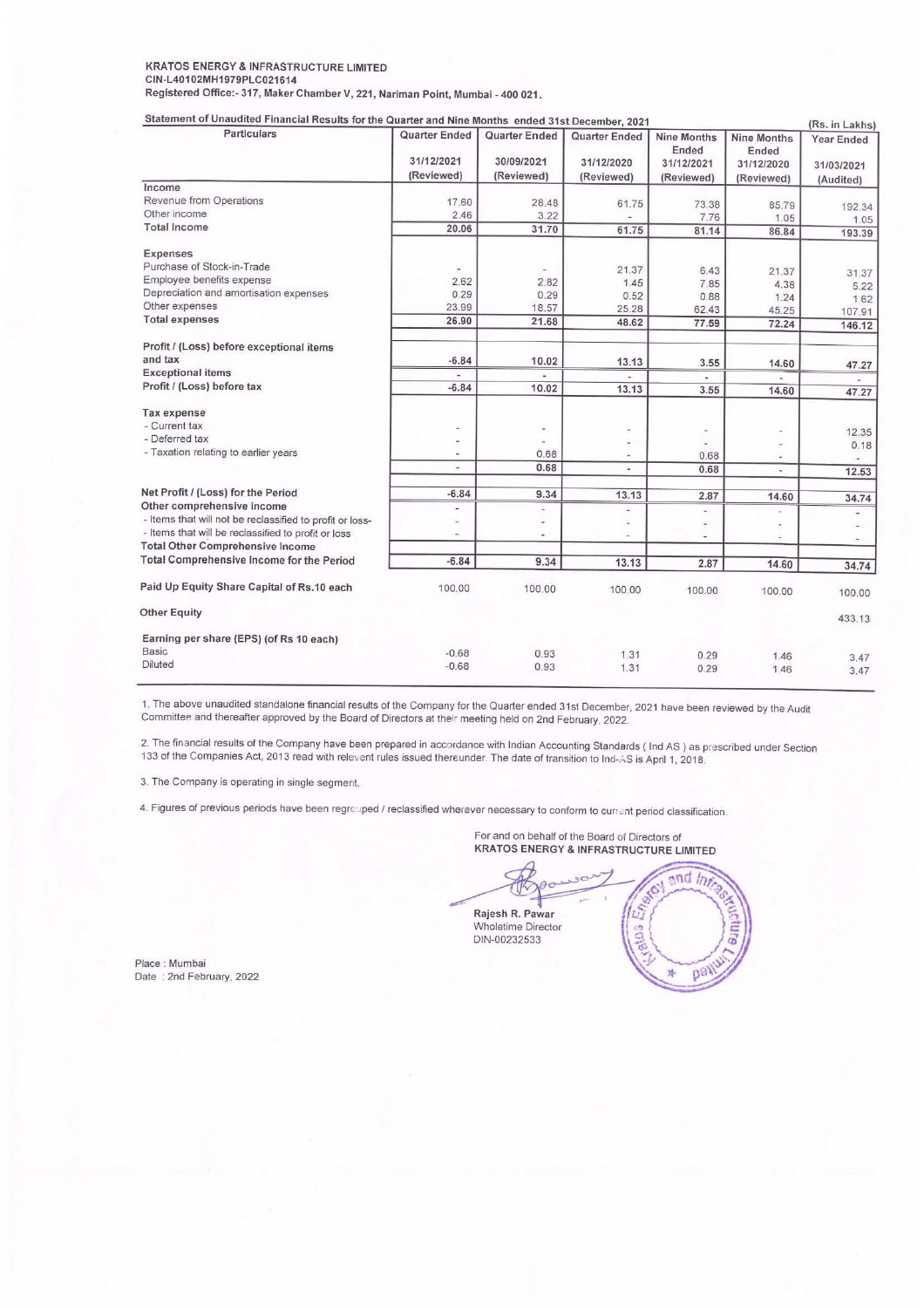Hasmukhbhai



H. G. SARVAIYA & CO. B. Com., F.C.A. **CHARTERED ACCOUNTANTS** 

Independent Auditor's Review Report on the Quarterly and year-to-date Unaudited Standalone Financial Results of the Company Pursuant to the ' Regulation 33 of the SEBI (Listing Obligations and Disclosure Requirements) Regulations, 2015, as amended

Review Report to 'The Board of Directors Kratos Energy & Infrastructure Limited

- 1. We have reviewed the accompanying statement of unaudited standalone financial results of Kratos Energy & Infrastructure Limited(the 'Company') which includes Joint Operations for the  $3^{rd}$  quarter ended December 30, 2021 and year to date from April 1, 2021 to Decmber 30, 2021 (the "State Company pursuant to the requirements of Regulation 33 of the SEBI (Listing Obligations and Disclosure Requirements) Regulations, 2015, as amended ('the Regulation'), read with SEBI Circular No. CIRICFD/CMD 1/44/2019 dated March 29, 2019 ('the Circular').
- 2. The preparation of the Statement in accordance with the recognition and measurement principles laid down in Indian Accounting Standard 34, (IND AS 34) "Interim Financial Reporting" prescribed under Section 133 of the Companies Act, 2013, as amended, read with relevant rules sued there under and other accounting principles generally accepted in India, read with the Circular is the responsibility of the Company's management and has been approved by the Board of Directors of the management and this seen approved by the conclusion on the Statement based on our review. Review Report to<br>The Board of Directors<br>Kratos Energy & Infrastructure Limite<br>1. We have reviewed the accompanying<br>1. Thancial results of Kratos Ener<br>10 Company') which includes Joint O<br>December 30, 2021 and year to date<br>2
	- 3. We conducted our review of the Statement in accordance with the Standard on Review Engagements (SRE) 2410, "Review of Interim Financial Information Performed by the Independent Auditor of the Entity" issued by the Institute of Chartered Accountants of India, This

9 "SHREEPATI JEWELS" Bidg., F & G Wing, 3rd Floor, No. 317, Khattar Galli, Opp. Morar Baugh, C. P. Tank Circle, Mumbai-400 004. INDIA.

Ì,

Ę

Ĩ.

۰